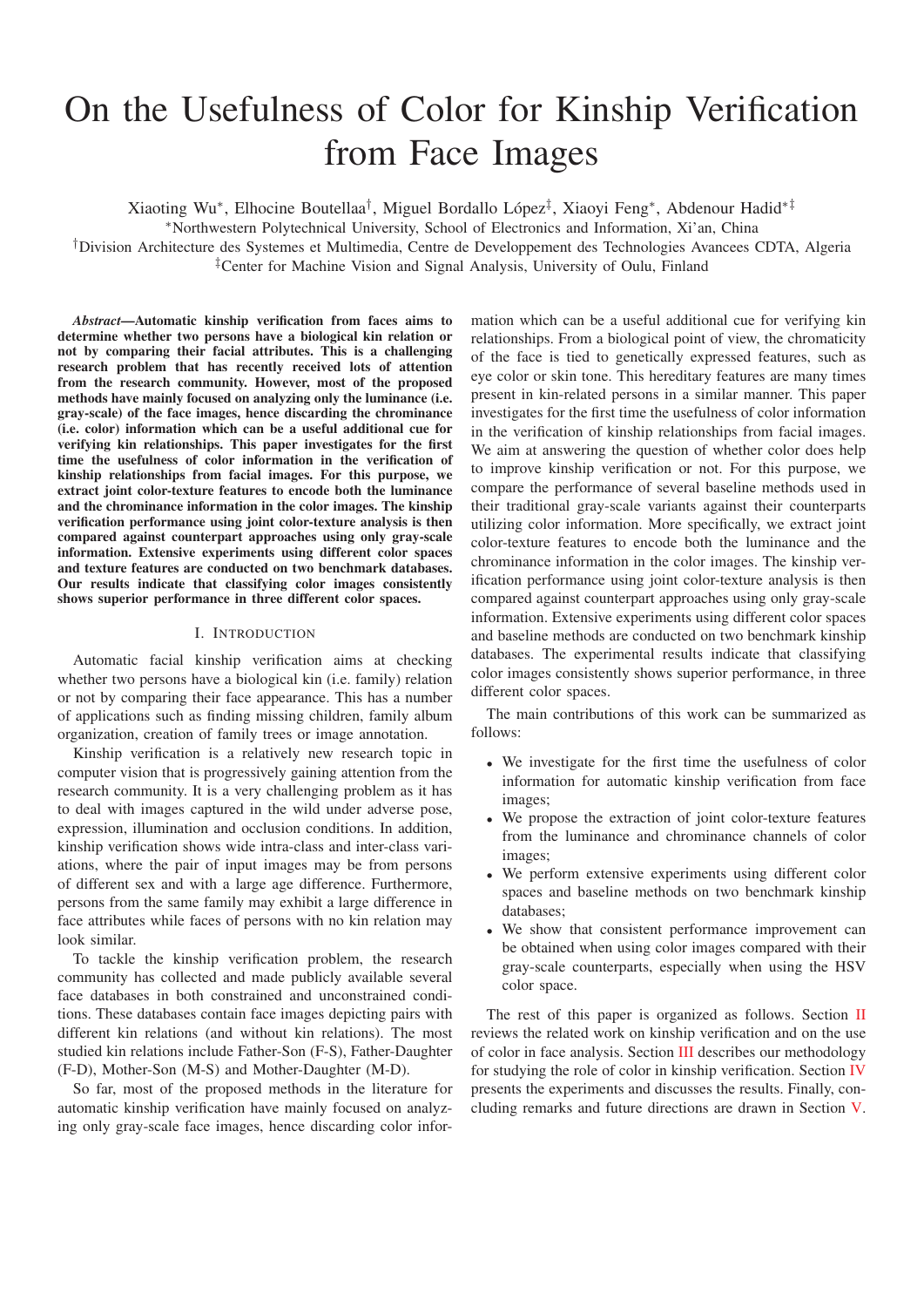# II. RELATED WORK

Kinship verification has been traditionally studied in psychology and neuroscience aiming at understanding the resemblance of faces of the same family [1, 2, 3]. To the best of our knowledge, the first attempt to conduct automatic kinship verification based on face images is described in the work of Fang *et al.* [4]. The authors considered both local and global features and used forward selection methodology to find the most discriminative inherited facial features. A classification accuracy of 70.67% was reported on a small test set of image pairs using K-Nearest-Neighbors. Since this first work, several attempts have been made to solve the problem of kinship verification.

Among these contributions, the use of metric learning has resulted in very good performance as can be seen in the popular work of Lu *et al.* [5], which was later extended by Yan *et al.* [6] and Hu *et al.* [7]. More recently, methods based on deep learning have shown high performance. For example, Zhang *et al.* [8] applied CNN structure for kinship verification achieving excellent results, while Boutellaa *et al.* [9] showed that the combination of shallow and deep features can further improve the results. Deep learning approaches, however, require large amounts of training data and might not be applicable in every situation.

It appears that most of the proposed methods for kinship verification are mainly based on analyzing only gray-scale face images, hence discarding the color information. The question which arises then is whether this color cue is useful for verifying kin relationships or not. The use of color information in the recognition of nonface objects has been the subject of much debate [10]. However, there has only been a small amount of work which examines its contribution to face analysis. Color information has for example been applied to face analysis problems such as face detection, face recognition [11, 12] and spoofing detection [13]. These color based methods typically aim at learning discriminating color spaces where the classification becomes more affordable compared to the gray-scale space.

To the best of our knowledge, no previous work has yet explicitly explored the role of color information for kinship verification. Our present work aims at answering the question of whether color does help to improve kinship verification or not. To gain insight into the role of color information for kinship verification, we compare the performance of several baseline methods used in their traditional gray-scale variants against their counterparts utilizing color information. More specifically, we extract joint color-texture features to encode both the luminance and the chrominance information in the color images. The kinship verification performance using joint color-texture analysis is then compared against counterpart approaches using only gray-scale information. Our work is partially inspired by the work of Boulkenafet *et al.* [13] which proposed a joint texture-chrominance feature extraction scheme using color Local Binary Patterns (LBP) and applied it to better discriminate fake faces from genuine ones for biometric antispoofing.

## III. PROPOSED METHODOLOGY

To study the usefulness of color in automatic kinship verification:

- We considered three baseline methods, successfully used in automatic kinship verification [14], namely Local Phase Quantization (LPQ) [15], Binarized Statistical Image Features (BSIF) [16] and the Neighborhood Repulsed Metric Learning (NRML) [5].
- We considered three color spaces namely RGB, HSV and  $YC<sub>b</sub>C<sub>r</sub>$
- As the baseline methods were originally designed for grayscale images, we extended the methods to include color information by considering a joint texture-color analysis and combining the features extracted from different color channels (e.g.  $R$ ,  $G$  and  $B$ ).
- We compared the performance of these three baseline methods (LPQ, BSIF and NRML) in the three color spaces  $(RGB, HSV$  and  $YC<sub>b</sub>C<sub>r</sub>$ ) versus their performance in the gray-scale space (Gray).
- We experimented with two different benchmark kinship face databases namely The Tri-subject Kinship Face Database (TSKinFace) [17] and The Kinship Face in the Wild dataset (KinFaceW-II) [5].

# *A.* Neighborhood repulsed metric learning

The first baseline method employes the popular local binary patterns (LBP) features with metric learning. The neighborhood repulsed metric learning (NRML) is an approach for kinship verification proposed by Lu *et al.* [5]. NRML learns a distance where the face pairs with a kin relation are pulled close to each other and those without a kin relation are pushed away. This is achieved by seeking a metric  $d$ :

$$
d(x_i, y_i) = \sqrt{(x_i - y_i)^T A (x_i - y_i)}
$$
(1)

where  $(x_i, y_j)$  is the pair of parent-child features (LBP features in our case);  $i = j$  means a positive pair and d should be as small as possible, and  $(x_i \neq j$  means a negative pair and  $d$  should be as large as possible. A is a symmetric and positive semidefinite square matrix obtained by solving the following optimization problem:

$$
\max_{A} J(A) = J_1(A) + J_2(A) + J_3(A)
$$
  
=  $\frac{1}{Nk} \sum_{i=1}^{N} \sum_{t_1=1}^{k} d^2(x_i, y_{it_1})$   
+  $\frac{1}{Nk} \sum_{i=1}^{N} \sum_{t_2=1}^{k} d^2(x_{it_2}, y_i)$  (2)  
-  $\frac{1}{N} \sum_{i=1}^{N} d^2(x_i, y_i)$ 

 $J_1$  ensures that  $t_1$ ths k-nearest neighbors of child  $y_i$  are separated as far as possible with parent  $x_i$  in the learned distance metric space; and  $J_2$  ensures that  $t_2$ ths k-nearest neighbors of parent  $x_i$  are separated as far as possible with child  $y_i$  in the learned distance metric space; whereas  $J_3$  guarantees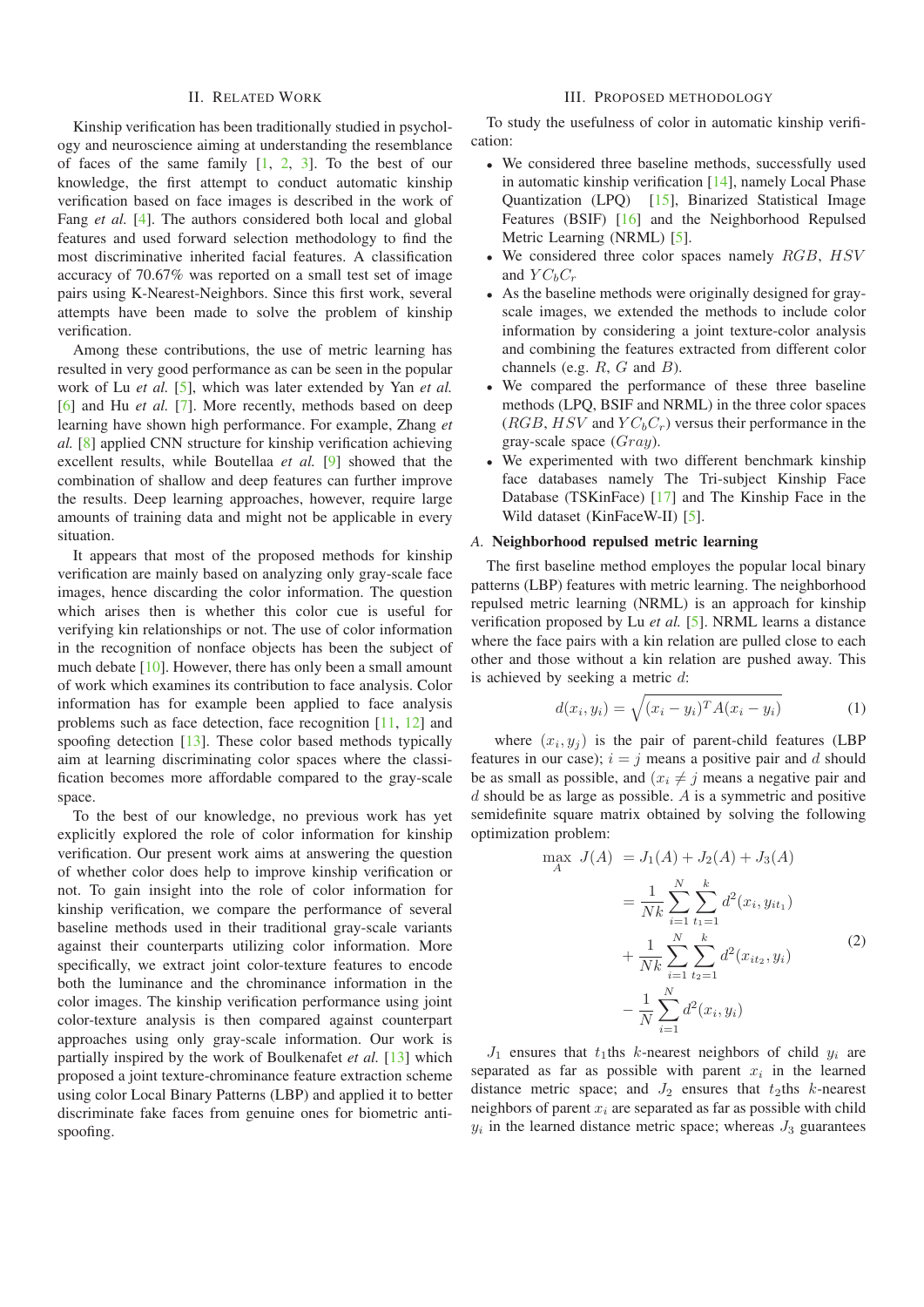that the positive pairs  $(x_i, y_i)$  are pulled as close as possible in the learned distance metric space.

# *B.* Local phase quantization

Local Phase Quantization (LPQ) [15] is a blur robust image descriptor. The LPQ descriptor is based on the insensitivity of the low-frequency phase components to centrally symmetric blur. Therefore, LPQ employs the phase information of shortterm Fourier transform, which is locally computed on a window around each pixel of the image. LPQ is computed using four complex low frequencies:  $u_0 = (\alpha, 0), u_1 = (\alpha, \alpha), u_2 =$  $(0, \alpha)$ ,  $u_3 = (-\alpha, -\alpha)$  where  $\alpha$  is a small scalar frequency  $(\alpha \ll 1)$  ensuring the blur is centrally symmetric. Each pixel x of the image is characterized by a vector  $F_x$  of complex frequencies:

$$
F_x = [Re\{F(x, u_0), F(x, u_1), F(x, u_2), F(x, u_3)\},
$$
  
\n
$$
Im\{F(x, u_0), F(x, u_1), F(x, u_2), F(x, u_3)\}],
$$
\n(3)

 $Re\{\cdot\}$  and  $Im\{\cdot\}$  denotes the real part and the imaginary part of a complex number.

To maximize the information preservation by the quantization process, the coefficients should be statistically independent. Therefore, a decorrelation step based on a whitening transform is applied in LPQ before the quantization process. Subsequently, the vector of whitened coefficients is quantized via a simple shareholding scheme:

$$
q_i = \begin{cases} 0 & \text{if } f'_i < 0 \\ 1 & \text{otherwise} \end{cases}
$$
 (4)

where  $f'_{i}$  is the *i*th whitened coefficient. Finally, the resulting binary quantized coefficients are represented as integer value in [0-255] as follows:

$$
LPQ(x) = \sum_{i=0}^{8} q_i 2^{i-1}
$$
 (5)

## *C.* Binarized statistical image feature

Binarized statistical image feature (BSIF) [16] is a binary texture descriptor belonging the same family of LBP and LPQ. However, instead of using hand-crafted filters, BSIF utilizes a small set of natural images to automatically learn a fixed set of filters. This set of filters is learned based on the statistics of patches taken from the set of training images. Given a patch X of size  $l \times l$  pixels and a linear filter  $W_i$  of the same size, the filter response  $s_i$  is obtained by:

$$
s_i = \sum_{u,v} W_i(u,v)X(u,v) = w_i^T x,
$$
 (6)

where  $w_i$  and x are vectors containing the pixels of  $W_i$  and  $X$ , respectively. A series of binary digits  $b$  can be obtained by binarizing each response  $s_i$  as follows:

$$
b_i = \begin{cases} 1, & if & s_i \ge 0 \\ 0, & otherwise \end{cases}
$$
 (7)

here,  $b_i$  is the *i*th element of *b*.

In order to learn a useful set of n filters  $W_i$ , the statistical independence of the responses  $s_i$  should be maximized. To achieve that, a sufficient numbers of patches are randomly sampled from the training images. The patches are then normalized to zero mean and principal component analysis (PCA) is applied to minimize their dimension to  $n$ . Finally, the filters are derived by applying the independent component analysis (ICA) algorithm. Once the filter matrix  $W$  is computed, it can be directly utilized for calculating BSIF features from any image.

# *D.* Classification scheme

Our kinship verification scheme is depicted in Fig. 1. In a nutshell, a target pair of face images is given as an input. These two images are first converted into different color spaces (e.g.  $HSV$ ). Then, the features (e.g. BSIF) are separately extracted from each channel of the considered color space (e.g. H,  $S$  and  $V$ ). The features are then concatenated to form one enhanced feature vector. Finally, we apply cosine similarity between the feature vectors of the pair of the two face images. Cosine similarity between two vectors  $X$  and  $Y$  is defined as following:

$$
sim(X,Y) = \frac{\overrightarrow{x} \cdot \overrightarrow{y}}{\|\overrightarrow{x}\| \cdot \|\overrightarrow{y}\|}
$$
 (8)

where  $\|\cdot\|$  is the Euclidean norm, and X, Y refer to parent and child feature vectors. A small value of  $sim(X, Y)$  means a high probability that the parent  $X$  and the child  $Y$  have a kin relation.

# IV. EXPERIMENTAL RESULTS AND ANALYSIS

To gain insight into whether color does help to improve kinship verification or not, we performed extensive experiments on two different benchmark kinship face databases namely The Tri-subject Kinship Face Database (TSKinFace) [17] and The Kinship Face in the Wild dataset (KinFaceW-II) [5]. We compared the performance of the three baseline methods (LPQ  $[15]$ , BSIF  $[16]$  and NRML  $[5]$ ) in the three color spaces ( $RGB,$  HSV and  $YC_bC_r$ ) versus their performance in the gray-scale space  $(Gray)$ . In this section, we describe the experimental data and setup, and then discuss the obtained results.

### *A.* Experimental Data

*1)* TSKinFace: The Tri-subject Kinship Face Database, (TSKinFace)[17] is a recently published dataset that contains two groups of family-based kinship relations: Father-Mother-Daughter (FM-D), Father-Mother-Son (FM-S). FM-D and FM-S relations have 513 and 502 tri-subject groups respectively, which are collected from wild circumstances from public figures from the Internet. The face images are cropped into a resolution of  $64\times64$  pixels. For comparative analysis, we reorganized the dataset by dividing the Father-Mother-Daughter group into Father-Daughter and Mother-Daughter relationships, and the Father-Mother-Son group into Father-Son and Mother-Son relationships. Thus, we obtained four kin relations. Fig. 2 shows samples of positive pairs and negative pairs from the Tri-subject Kinship Face Database (TSKinFace).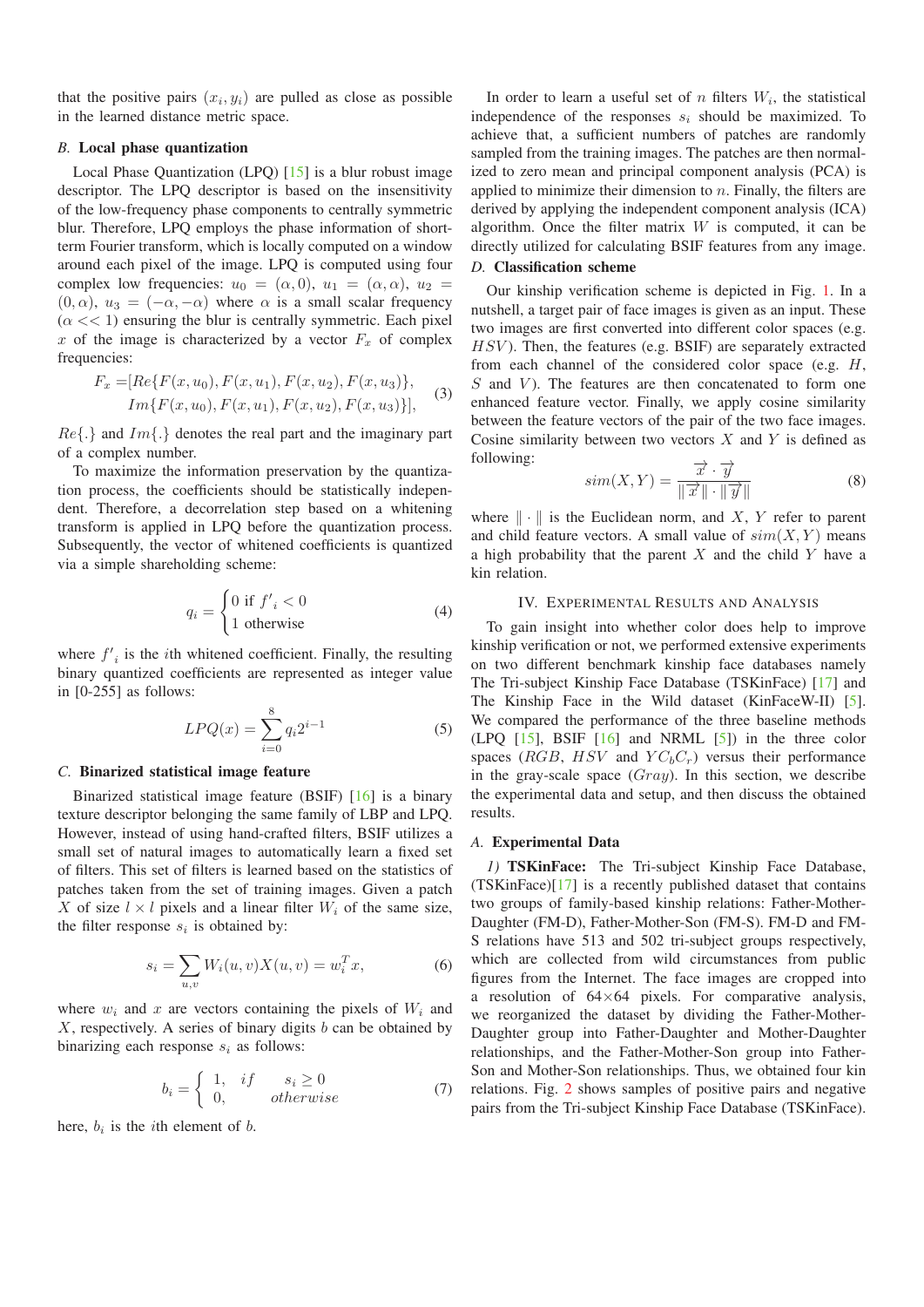

Fig. 1. An illustration of the proposed classification method.

*2)* Kinship Face in the Wild dataset: The Kinship Face in the Wild dataset (KinFaceW)[5] consists of two different subsets: KinFaceW-I and KinFaceW-II. Both subsets include four kinds of parent-child relationships: Father-Daughter, Father-Son, Mother-Daughter, Mother-Son. The dataset provides a description of the image collection process, depicting images under uncontrolled environments with no restrictions in terms of pose, lighting, background, expression, age, ethnicity and partial occlusion. Images from KinFaceW-II are acquired from the same photograph. Images from KinFaceW-I are acquired from different images, although many times they also show similar capturing conditions [18]. These images are collected from the internet including public figures and their parents or children. Examples from the dataset KinFaceW-II can be seen in Fig.3.

The face images are cropped into a resolution of is  $64\times64$ pixels and aligned using the position of the eyes. KinFaceW-I includes respectively 156, 134, 116, and 127 pairs of each category. KinFaceW-II includes 250 pairs for each relationship type.

#### *B.* Experimental Setup

In our experiments, we followed the defined protocol of the KinFaceW dataset and adopted a similar protocol with the recently introduced TSKinFace dataset. In this context, all pairs with kin relation are used as positive pairs. Negative pairs are generated randomly by parents and children which do not have a kin relation. Moreover, parents and children in negative part appear only once. Thus, the experimental protocol for training and testing contains always 50% positive pairs and 50% negative pairs.

To evaluate the performance of the different baseline methods, we applied five-fold validation in both datasets, TSKinFace and KinFaceW-II. To ensure a fair comparison between methods and databases, the results are reported with the accuracy



Fig. 2. Positive pairs and negative pairs generated from Tri-subject Kinship Face Database (TSKinFace). There are four positive kinship relations: from the top to the bottom: father-son, father-daughter, mother-son and mother-daughter.



Fig. 3. Samples from the KinFaceW-II database: from top to the bottom: father-son (F-S), father-daughter (F-D), mother-son (M-S) and mother-daughter (M-D)

measured on the Receiver Operating Characteristic (ROC) curves. To validate the statistical significance of our results, we have performed statistical tests (ANOVA Single Factor) across the results of the five different folds and four different relationships, for a total of 20 data points.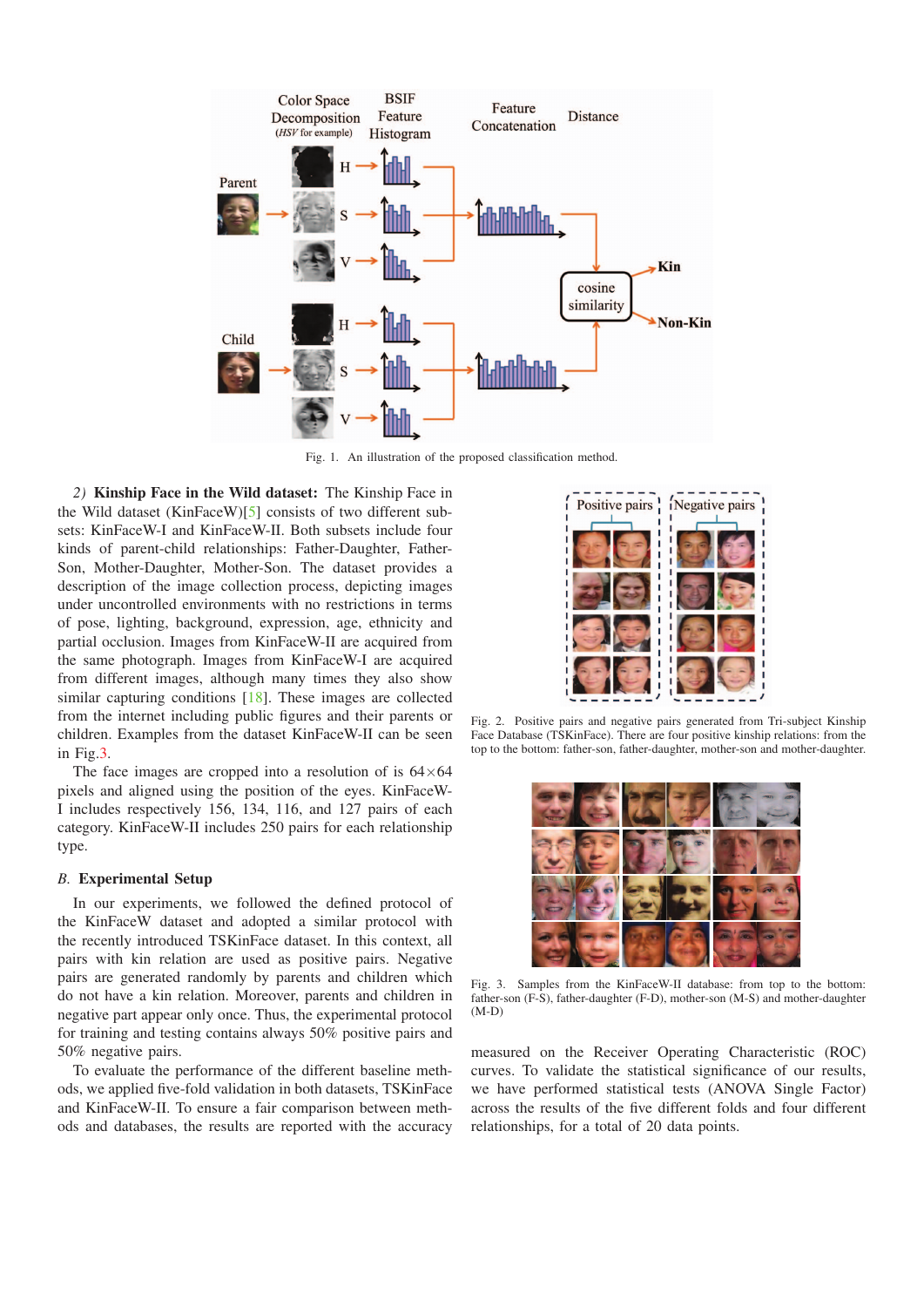# *C.* Experimental Results

Tables I - Table IV show the obtained results on the TSKin-Face database, comparing the performance of the three baseline methods (LPQ [15], BSIF [16] and NRML [5]) in the three color spaces ( $RGB, HSV$  and  $YC_bC_r$ ) versus the performance of these baseline methods in the gray-scale space (Gray). From these results, we can clearly see that the use of color consistently improves the kinship performance compared with the corresponding gray-scale approaches. When comparing the different baseline methods, we can see that BSIF yields in the best overall performance, outperforming the NRML based metric learning method. When comparing the color spaces, although the improvement can be seen in all of them, HSV seems to give the best overall performance. This superiority can be noted for all individual folds. A statistical ANOVA test performed across all five folds and all four relationships showed that the better performance of HSV is statistically significant. Hence, we can conclude that color does provide some discriminative information that can help in boosting the kinship verification performance.

Regarding the performance in different kinship groups, the results show that relationships composed by members of different sex (F-D and M-S) obtain lower overall accuracy when compared with same gender pairs (F-S and M-D). This is in line with previous observations [9]. Kinship verification is indeed a complex research problem with many factors affecting the performance of the verification methods, such as different gender or large age gaps.

In addition to the results given in the tables (Tables I - Table IV), Fig. 4 show the results in terms of ROC curves on the TSKinFace dataset clearly demonstrating that color improves the performance in all scenarios.

To validate our findings, we have performed experiments on a secondary dataset, KinFaceW-II. One of the most used kinship verification datasets, KinFaceW-II is comprised of image pairs captured in similar conditions[18], but has been used as a benchmark in many previous works and its use facilitates the comparison against the state-of-the-art[19].

Fig. 5 shows the obtained results, validating our findings and pointing out the usefulness of color information for Kinship verification. The ROC curves are shown for the best performing feature (BSIF) for grayscale and three different color spaces.

# V. CONCLUSION

Chromaticity-related features such as eye-color or skin tone play a role in kinship verification. In this paper, we presented the first study in the literature exploring the role of color information in kinship verification. We performed extensive experiments on two different benchmark kinship face databases namely The Tri-subject Kinship Face Database (TSKinFace) and The Kinship Face in the Wild dataset (KinFaceW-II). We compared the performance of the three baseline methods (LPQ, BSIF and NRML) in the three color spaces (RGB, HSV and  $YC<sub>b</sub>C<sub>r</sub>$ ) against the performance of these baseline methods in the gray-scale space  $(Gray)$ . The obtained results indicated that color seems to improve the performance of kinship verification in all configurations.

TABLE I THE ACCURACY(%) OF F-S KIN RELATION IN TSKINFACE DATABASE

| Method           | <b>TSKinFace</b> |       |       |            |
|------------------|------------------|-------|-------|------------|
|                  | $F-S$            |       |       |            |
|                  | Gray             | RGB   | YCbCr | <b>HSV</b> |
| <b>NRML</b> [5]  | 73.50            | 74.51 | 77.84 | 81.27      |
| LPO $[15]$       | 73.53            | 76.67 | 76.57 | 80.10      |
| <b>BSIF</b> [16] | 75.78            | 77.94 | 76.96 | 81.47      |

TABLE II THE ACCURACY(%) OF F-D KIN RELATION IN TSKINFACE DATABASE

|                  | <b>TSKinFace</b> |      |       |            |
|------------------|------------------|------|-------|------------|
| Method           | F-D              |      |       |            |
|                  | Gray             | RGB  | YCbCr | <b>HSV</b> |
| <b>NRML</b> [5]  | 73.1             | 74.1 | 76.0  | 79.2       |
| $LPO$ [15]       | 70.7             | 73.1 | 73.6  | 79.3       |
| <b>BSIF</b> [16] | 73.1             | 76.4 | 76.2  | 81.4       |

| <b>TABLE III</b> |
|------------------|
|------------------|

THE ACCURACY(%) OF M-S KIN RELATION IN TSKINFACE DATABASE

|                  | <b>TSKinFace</b> |       |       |            |
|------------------|------------------|-------|-------|------------|
| Method           | M-S              |       |       |            |
|                  | Gray             | RGB   | YCbCr | <b>HSV</b> |
| <b>NRML</b> [5]  | 72.35            | 74.02 | 75.0  | 78.82      |
| $LPO$ [15]       | 72.84            | 74.41 | 74.02 | 80.69      |
| <b>BSIF</b> [16] | 75.59            | 76.86 | 77.55 | 79.90      |

TABLE IV THE ACCURACY(%) OF M-D KIN RELATION IN TSKINFACE DATABASE

|                  | <b>TSKinFace</b> |      |       |            |
|------------------|------------------|------|-------|------------|
| Method           | M-D              |      |       |            |
|                  | Gray             | RGB  | YCbCr | <b>HSV</b> |
| NRML $[5]$       | 70.1             | 71.7 | 77.0  | 77.5       |
| $LPO$ [15]       | 71.5             | 73.8 | 77.0  | 80.3       |
| <b>BSIF</b> [16] | 73.4             | 76.1 | 76.6  | 82.0       |

The choice of the baseline methods, the color spaces and the databases is mainly motivated by the popularity and the availability of the chosen material. This is important for reproducible research and fair comparison with state of the art. The work is by no mean complete as our results and findings should be considered as preliminary and hence should be further validated on other larger databases and other baseline methods. It is worth noting that in this experimental setup, the HSV color space seems to outperform other color spaces. This intriguing result might be due to the uncorrelated nature of its components and should be further investigated.

The databases selected for the experimental validation have negative classes that are randomly generated. The inclusion of pairs in the negative class presenting similar characteristics in terms of age, ethnicity or appearance (look-alike) could have an impact in the verification rates, and should be further studied.

However, tackling the problem of kinship verification is not the main focus of the paper. The focus is on comparing the performance of color-based methods versus gray-scale counterparts. The results could be further improved by exploring the complementarity of the features or the color spaces.

Among other open questions are: does ethnicity affect the importance of color for kinship verification? How the different spectral channels of face images should be combined to take